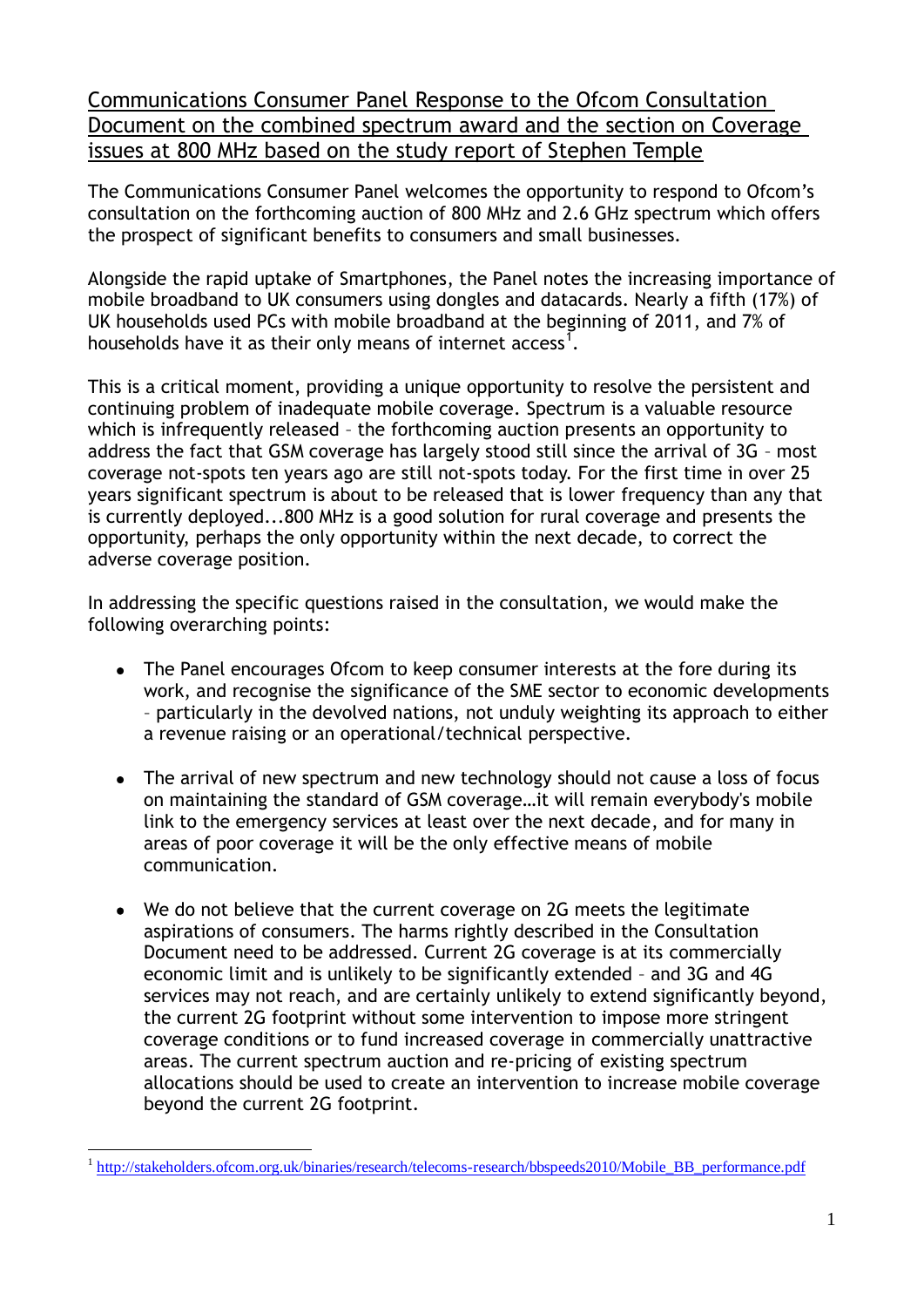- The Panel notes that the pricing of the back-haul is likely to heavily influence the economics of mobile broadband rural coverage. The Panel encourages Ofcom to undertake a piece of follow-up work to ensure a sustainable long-term pricing model by BT that does not disadvantage rural mobile users.
- The Panel would encourage Ofcom to co-ordinate the timing of the spectrum  $\bullet$ auction with its wider market review in order to fully inform the decisions made by stakeholders.
- Finally, the Panel commends the work Ofcom is undertaking to increase the availability of mobile coverage on the rail network. It encourages further efforts to accelerate the availability of reliable coverage on the rail network which would bring about benefits for both consumers and small businesses.

Question 6.1: Do you have any comments on the proposal to include in one of the 800 MHz licences an obligation to serve by the end of 2017 an area in which 95% of the UK population lives, while providing a sustained downlink speed of 2Mbps with a 90% probability of indoor reception? Do you think there is another way of specifying a coverage obligation that would be preferable?

# Consumer Panel Advice

1. The real value of a coverage obligation is best measured by the improvement it brings about at the core infrastructure level in the areas where the last 5% or so of the population live. This will be directly related to the number of new base stations with broadband back-haul that it creates. The proposal in the Consultation Document that involves no new base stations lacks ambition to seize this unique historic opportunity.

2. In the recent Parliamentary debate on this issue, a figure of 1400 new base stations at an approximate cost of £250m was mentioned as a means of achieving 98% coverage. This would require verification but we consider that a sum of money of at least this order is necessary to provide satisfactory coverage at this level. The sum required, although large, will be small in comparison with the overall revenue generated by the auction.

3. Ofcom might look flexibly on how best to deliver this quantitative improvement, it could impose a more stringent percentage of the population coverage obligation as a condition of one or more of the licences. Alternatively, Ofcom might retain a sum of money from the spectrum auction proceeds and run a reverse auction to select the mobile operator(s) to deliver the rural coverage up-grade. Where public money is used to provide additional access, the operators who successfully bid for this should be required to provide roaming for these territories.

4. The "percentage of population" measurement is difficult to verify, however Ofcom needs to have a coverage definition that is easily understood and measurable. Therefore we cannot currently suggest an improvement on that provided in the condoc. However it should be noted that the user experience will vary depending on, for example, the number of users and traffic geographic patterns. Actual consumer experience may fall well short of that in the theoretical model.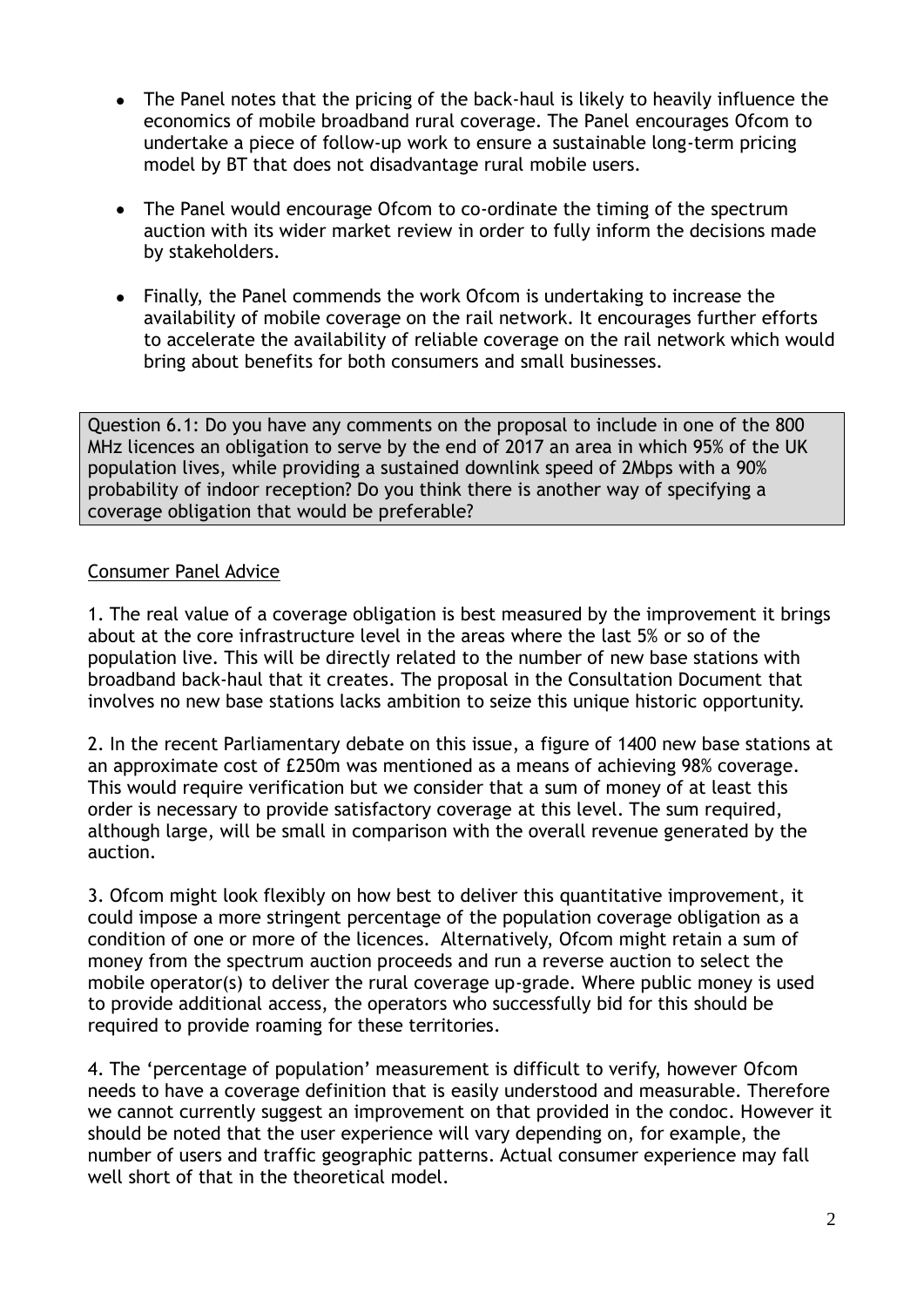### Interests of citizens and consumers

"Coverage" is one of the main attributes of a mobile infrastructure and one to which citizens and consumers attach a high importance. It has not significantly improved in the last ten years. The switch of consumer interest to mobile access to the internet will raise a whole new class of coverage issues around inadequate access speeds.

### Supporting Evidence

A pure market oriented approach to delivering the coverage that citizens and consumers need has proved inadequate. Basic voice coverage issues that existed 10 years ago still exist today, largely as a result of Mobile Operators switching their priorities to rolling out 3G. The speed of 3G roll out was disappointing, with coverage today still patchy in places where coverage maps paint a more rosy picture. This in part has occurred as mobile operators have been conflicted between investing in more capacity in the existing 3G coverage area and extending/improving that coverage. This has resulted in a worrying underlying trend of capacity (access speeds) improving at the expense of coverage shrinking.

Question 6.2: We would welcome views and evidence on the costs and benefits of imposing an additional coverage obligation focussed on particular geographical areas, and if such an obligation were to be imposed what might be the appropriate specification of geographic areas?

A coverage obligation at an average UK level discriminates against large parts of the devolved nations and the Panel would strongly recommend that Ofcom should additionally consider setting obligations for each of the devolved nations.

However, imposition of more stringent coverage obligations may reduce the price that MNOs are willing to pay for the auctioned spectrum, and Ofcom would have to negotiate a lower annual fee for the existing spectrum in exchange for increased coverage obligations on that spectrum. An alternative for Ofcom would be to ensure that a sum of money is retained from the spectrum auction and re-pricing, to provide a fund for subsidising increased coverage in commercially unattractive areas. We invite Ofcom to assess these alternatives, but we believe that some intervention to increase coverage is necessary at this opportunity. None of the £22bn raised by the 3G auction was used to provide improved coverage for consumers. We believe that, this time around, significant sums should be set aside from the windfall to the Treasury to provide coverage benefits to consumers and citizens.

Question 6.3: Do you have any comments or evidence on whether an additional obligation should be imposed to require coverage on specific roads?

See 6.4 below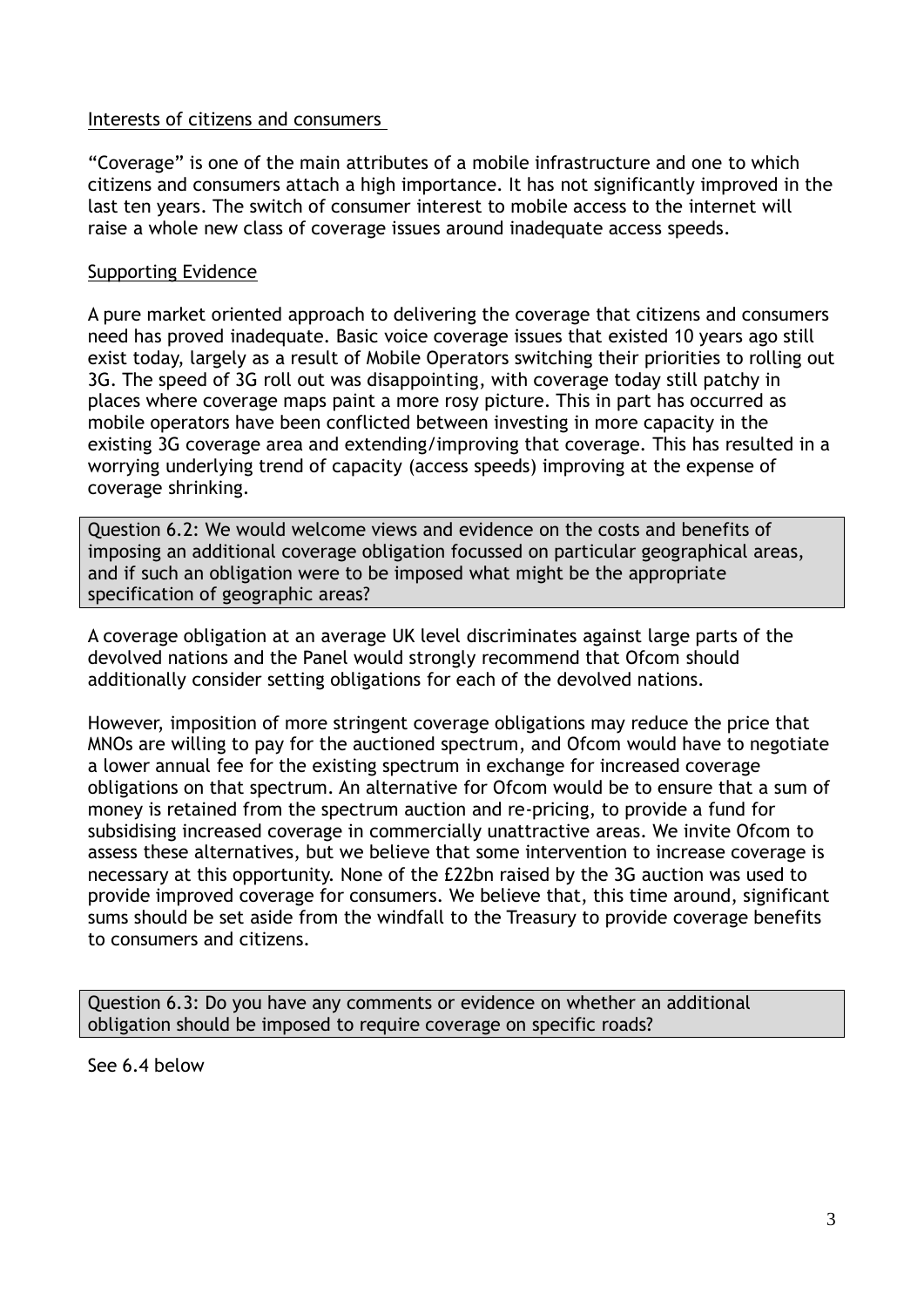Question 6.4: Do you have any comments on our proposal not to use the combined award to address existing not-spots?

### Consumer Panel Advice

1) Ofcom is to be congratulated on coming up with an imaginative new approach to addressing coverage not-spots. But this must be made to happen, if the opportunity of imposing a greater coverage obligation in the spectrum auction is not taken. Finance from the auction and relicensing of spectrum must be set aside on a scale that matches the scale of the problem (including poorly covered rail links).

2) The Consumer Panel supports the Ofcom approach whereby the coverage not-spots are addressed with the technology in use today. But it is important that any new base station sites brought about by this alternative mechanism have a provision for the later up-grading of those sites to also support 800 MHz LTE.

3) Whilst Ofcom, in general, needs to be technology-neutral there is a global trend for top end mobile phones to embrace all technologies but many low end mobile phones do not. GSM is probably the only universal technology found in all mobile phones and this needs to be reflected in Ofcom"s approach to addressing mobile coverage not-spots certainly over the next few years.

### Interests of citizens and consumers

The coverage not-spots create significant harm to a large number of people both living in the coverage not-spots or passing through them. It must make sense for the relatively small incremental cost for the solution to these coverage not-spots to be within the framework of a road map that brings very fast "narrower band" relief but eventually brings the full mobile broadband coverage over a suitable time period.

### Supporting Evidence

Ofcom no doubt already has a considerable archive of mobile coverage complaints to justify the action it is proposing, and the consultation document sets out the harms to consumers and citizens in paragraph 6.4.

GSM coverage has largely stood still since the arrival of 3G; most coverage not-spots ten years ago are still not-spots today. The Panel remains extremely concerned about the mobile coverage available under 2G and 3G and strongly encourages Ofcom to explore what interventions could extend existing 2G as well as 3G/4G coverage. We welcome the anticipated workstream to explore solutions to existing voice not-spots and look forward to delivery of these proposals later in 2011.

We do not believe that the current coverage on 2G meets the legitimate aspirations of customers. The harms described in the Consultation Document as a result of poor or nonexistent coverage are legitimate and need to be addressed. In our consultations with mobile operators and others they have said that current 2G coverage is at its commercially economic limit and is unlikely to be significantly extended and that 3G and 4G services are unlikely to extend significantly beyond the current 2G footprint without some intervention to impose more stringent coverage conditions or to fund increased coverage in commercially unattractive areas.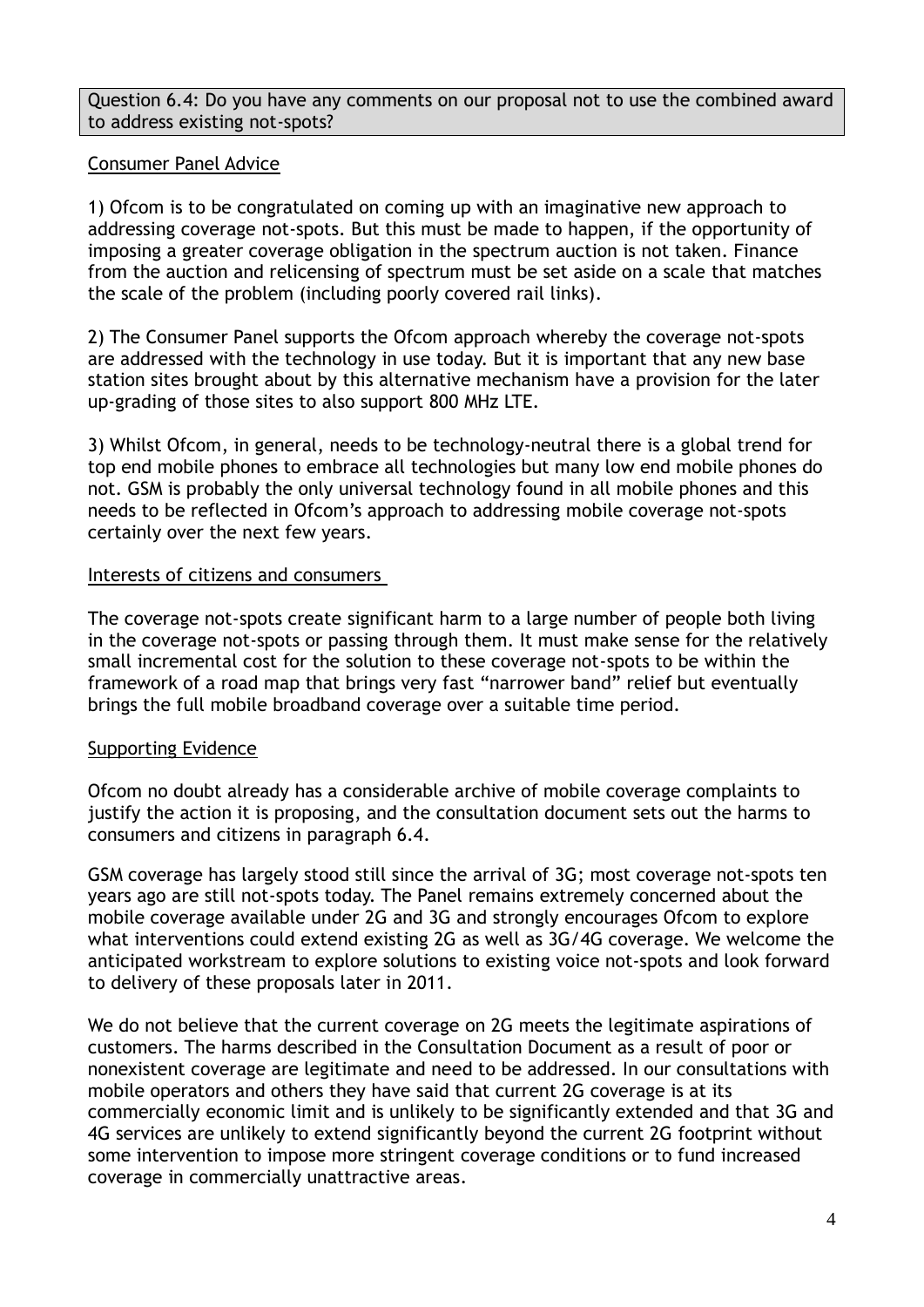We believe that it would be unacceptable if consumers who currently do not receive 2G coverage were to be prevented forever from receiving the benefits of mobile technology. In considering whether the policy is rural proof, the Panel encourages Ofcom to also consider the significant detriment to SMEs, including farms, in rural communities. Therefore, the current spectrum auction and re-pricing of existing spectrum allocations should be used to create an intervention to increase mobile coverage beyond the current 2G footprint.

Question 6.5: Do you have any comments on our proposal not to impose 'use it or sell it' obligations but to consider including an additional power to revoke during the initial term of the licences?

### Consumer Panel Advice

The Consumer Panel suggests that there is an alternative to a "use it or sell it" option and we point to the housing market and the way long-standing empty properties are addressed. Here a local authority can impose a tenant on the owner of an empty property without removing the property rights of that owner. Thus a better approach might be to begin with the same "use it or..." trigger but the sanction is for Ofcom to find a rent paying sub-tenant for that idle spectrum.

### Interests of citizens and consumers

There is no doubt that the performance of LTE networks can be considerably enhanced with wider radio channel widths and rural communities in particular would benefit with much improved access speeds.

# Supporting Evidence

There are pockets of spectrum across many frequency bands in remote rural areas that are unused and likely to remain so. A mobile operator is unlikely to respond positively to the idea of their spectrum being used in these pockets by somebody else as there is always a fear that it might block off something the mobile operator might want to do in the future and the economic rent for that spectrum in rural areas is too low to overcome this reluctance.

Question 5.6: Given the measures we propose to take to ensure four holders of spectrum portfolios sufficient credibly to provide higher speed data services, do you agree that it would not be appropriate or proportionate to introduce a regulated access condition into the mobile spectrum licences to be awarded in the combined award?

# Consumer Panel Advice

In relation to Ofcom"s proposed measures to ensure four holders of spectrum portfolios that are sufficiently credible to provide higher speed data services, the Panel suggests that Ofcom should still take reserve powers now in the combined award to introduce a regulated access condition under the circumstances where the UK market is failing to deliver an effective choice of broadband mobile coverage and/or quality of data speed or coverage is balkanising to the detriment of citizens and consumers.